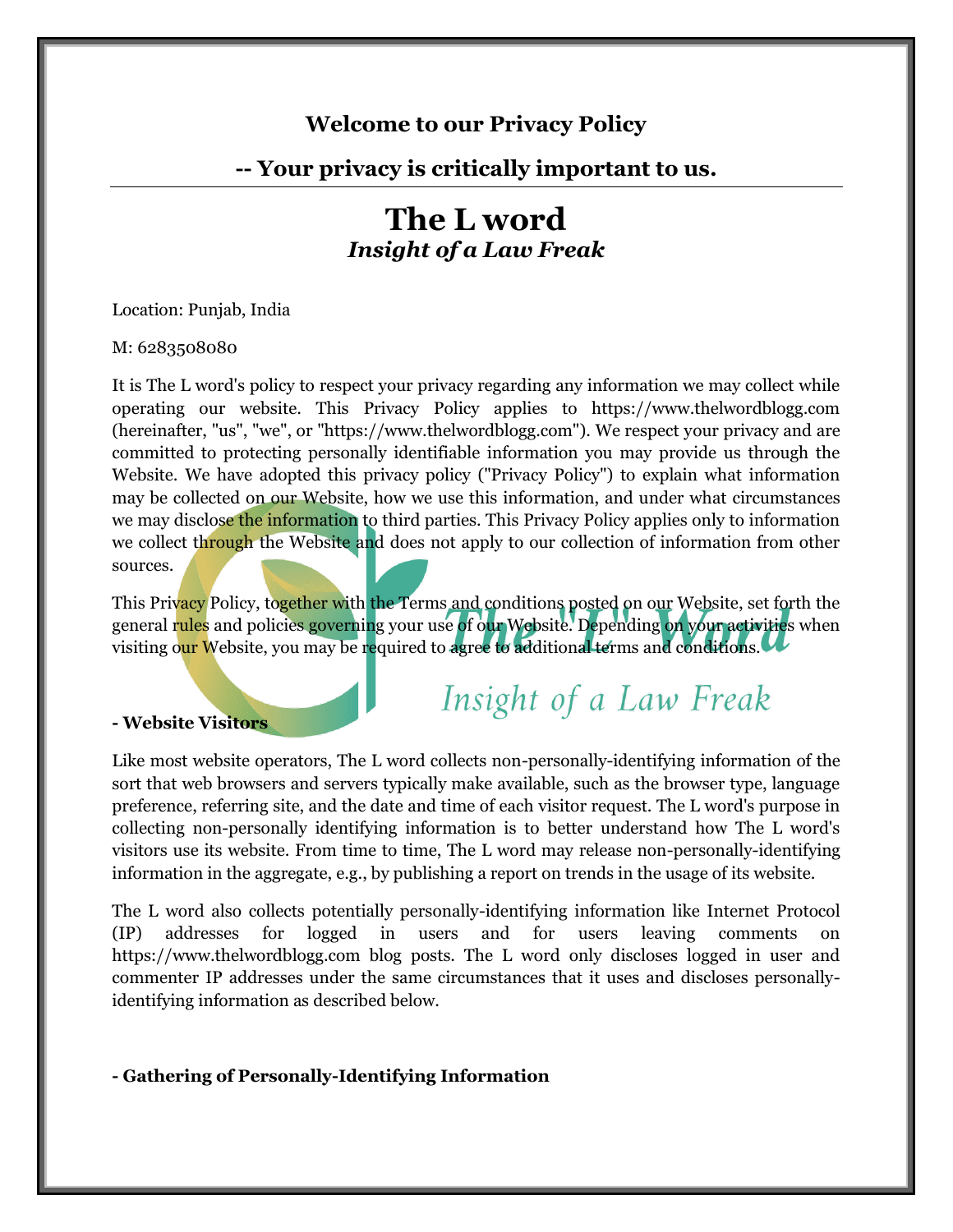Certain visitors to The L word's websites choose to interact with The L word in ways that require The L word to gather personally-identifying information. The amount and type of information that The L word gathers depends on the nature of the interaction. For example, we ask visitors who sign up for a blog at https://www.thelwordblogg.com to provide a username and email address.

## **- Security**

The security of your Personal Information is important to us, but remember that no method of transmission over the Internet, or method of electronic storage is 100% secure. While we strive to use commercially acceptable means to protect your Personal Information, we cannot guarantee its absolute security.

## **- Advertisements**

Ads appearing on our website may be delivered to users by advertising partners, who may set cookies. These cookies allow the ad server to recognize your computer each time they send you an online advertisement to compile information about you or others who use your computer. This information allows ad networks to, among other things, deliver targeted advertisements that they believe will be of most interest to you. This Privacy Policy covers the use of cookies by The L word and does not cover the use of cookies by any advertisers.

## **- Links To External Sites**

Our Service may contain links to external sites that are not operated by us. If you click on a third party link, you will be directed to that third party's site. We strongly advise you to review the Privacy Policy and terms and conditions of every site you visit.

Insight of a Law Freak

We have no control over, and assume no responsibility for the content, privacy policies or practices of any third party sites, products or services.

## **- Https://www.thelwordblogg.com uses Google AdWords for remarketing**

Https://www.thelwordblogg.com uses the remarketing services to advertise on third party websites (including Google) to previous visitors to our site. It could mean that we advertise to previous visitors who haven't completed a task on our site, for example using the contact form to make an enquiry. This could be in the form of an advertisement on the Google search results page, or a site in the Google Display Network. Third-party vendors, including Google, use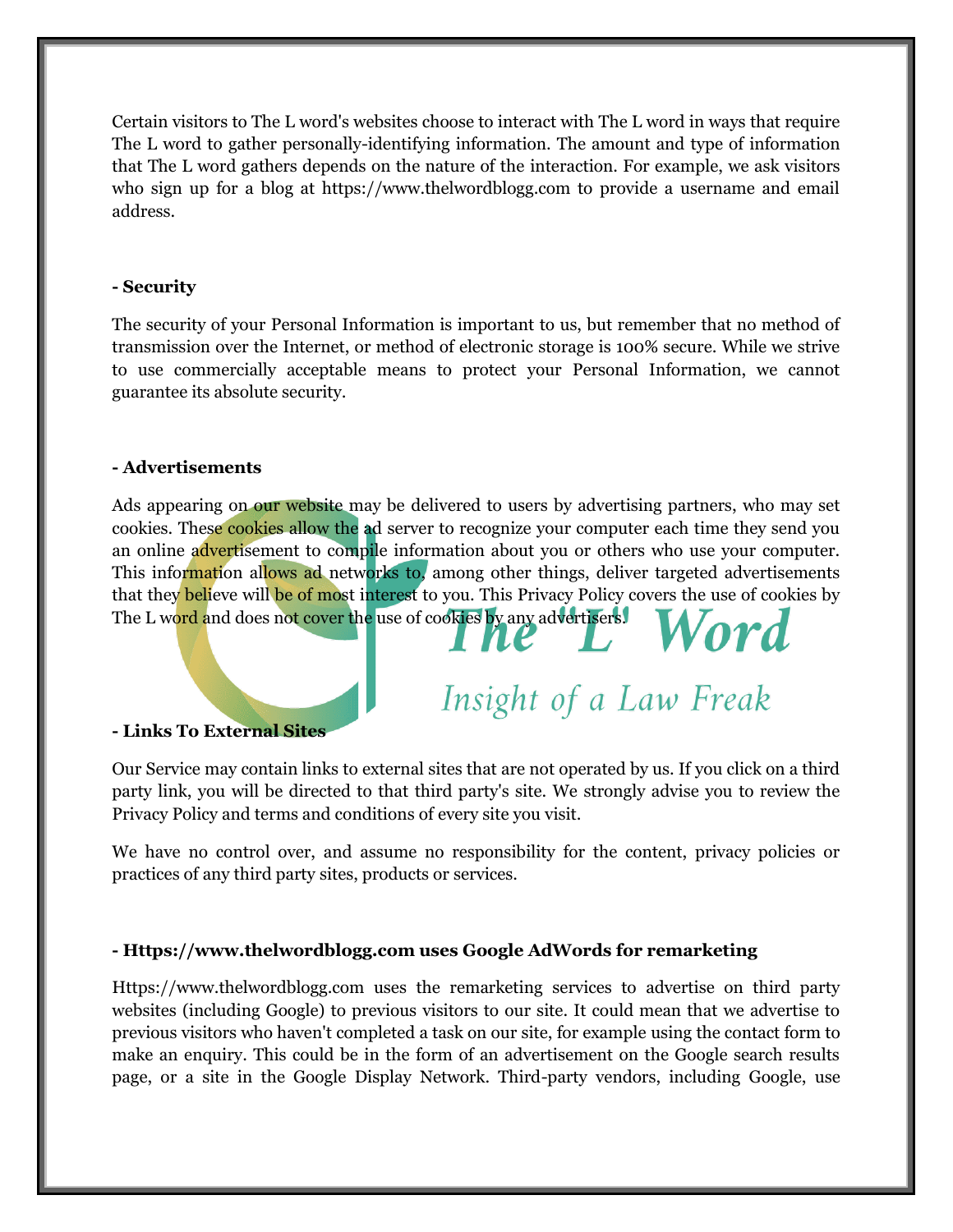cookies to serve ads based on someone's past visits. Of course, any data collected will be used in accordance with our own privacy policy and Google's privacy policy.

You can set preferences for how Google advertises to you using the Google Ad Preferences page, and if you want to you can opt out of interest-based advertising entirely by cookie settings or permanently using a browser plugin.

## **- Protection of Certain Personally-Identifying Information**

The L word discloses potentially personally-identifying and personally-identifying information only to those of its employees, contractors and affiliated organizations that (i) need to know that information in order to process it on The L word's behalf or to provide services available at The L word's website, and (ii) that have agreed not to disclose it to others. Some of those employees, contractors and affiliated organizations may be located outside of your home country; by using The L word's website, you consent to the transfer of such information to them. The L word will not rent or sell potentially personally-identifying and personally-identifying information to anyone. Other than to its employees, contractors and affiliated organizations, as described above, The L word discloses potentially personally-identifying and personally-identifying information only in response to a subpoena, court order or other governmental request, or when The L word believes in good faith that disclosure is reasonably necessary to protect the property or rights of The L word, third parties or the public at large.

If you are a registered user of https://www.thelwordblogg.com and have supplied your email address, The L word may occasionally send you an email to tell you about new features, solicit your feedback, or just keep you up to date with what's going on with The L word and our products. We primarily use our blog to communicate this type of information, so we expect to keep this type of email to a minimum. If you send us a request (for example via a support email or via one of our feedback mechanisms), we reserve the right to publish it in order to help us clarify or respond to your request or to help us support other users. The L word takes all measures reasonably necessary to protect against the unauthorized access, use, alteration or destruction of potentially personally-identifying and personally-identifying information.

## - Aggregated Statistics

The L word may collect statistics about the behavior of visitors to its website. The L word may display this information publicly or provide it to others. However, The L word does not disclose your personally-identifying information.

## **- Affiliate Disclosure**

This site uses affiliate links and does earn a commission from certain links. This does not affect your purchases or the price you may pay.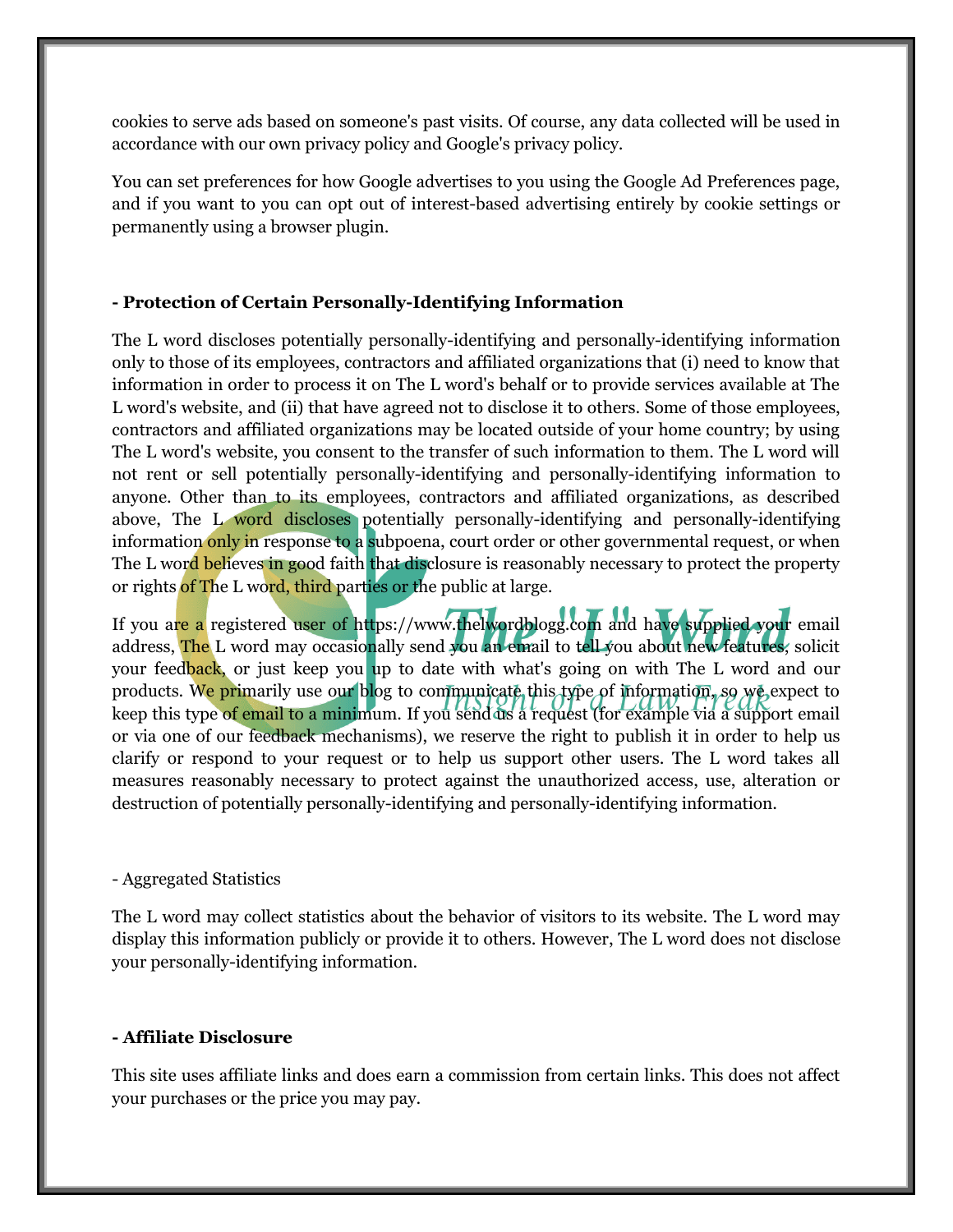#### **- Cookies**

To enrich and perfect your online experience, The L word uses "Cookies", similar technologies and services provided by others to display personalized content, appropriate advertising and store your preferences on your computer.

A cookie is a string of information that a website stores on a visitor's computer, and that the visitor's browser provides to the website each time the visitor returns. The L word uses cookies to help The L word identify and track visitors, their usage of https://www.thelwordblogg.com, and their website access preferences. The L word visitors who do not wish to have cookies placed on their computers should set their browsers to refuse cookies before using The L word's websites, with the drawback that certain features of The L word's websites may not function properly without the aid of cookies.

By continuing to navigate our website without changing your cookie settings, you hereby acknowledge and agree to The L word's use of cookies.

#### **- E-commerce**

Those who engage in transactions with The L word – by purchasing The L word's services or products, are asked to provide additional information, including as necessary the personal and financial information required to process those transactions. In each case, The L word collects such information only insofar as is necessary or appropriate to fulfill the purpose of the visitor's interaction with The L word. The L word does not disclose personally-identifying information other than as described below. And visitors can always refuse to supply personally-identifying information, with the caveat that it may prevent them from engaging in certain website-related activities.

#### **- Business Transfers**

If The L word, or substantially all of its assets, were acquired, or in the unlikely event that The L word goes out of business or enters bankruptcy, user information would be one of the assets that is transferred or acquired by a third party. You acknowledge that such transfers may occur, and that any acquirer of The L word may continue to use your personal information as set forth in this policy.

#### **Privacy Policy Changes**

Although most changes are likely to be minor, The L word may change its Privacy Policy from time to time, and in The L word's sole discretion. The L word encourages visitors to frequently